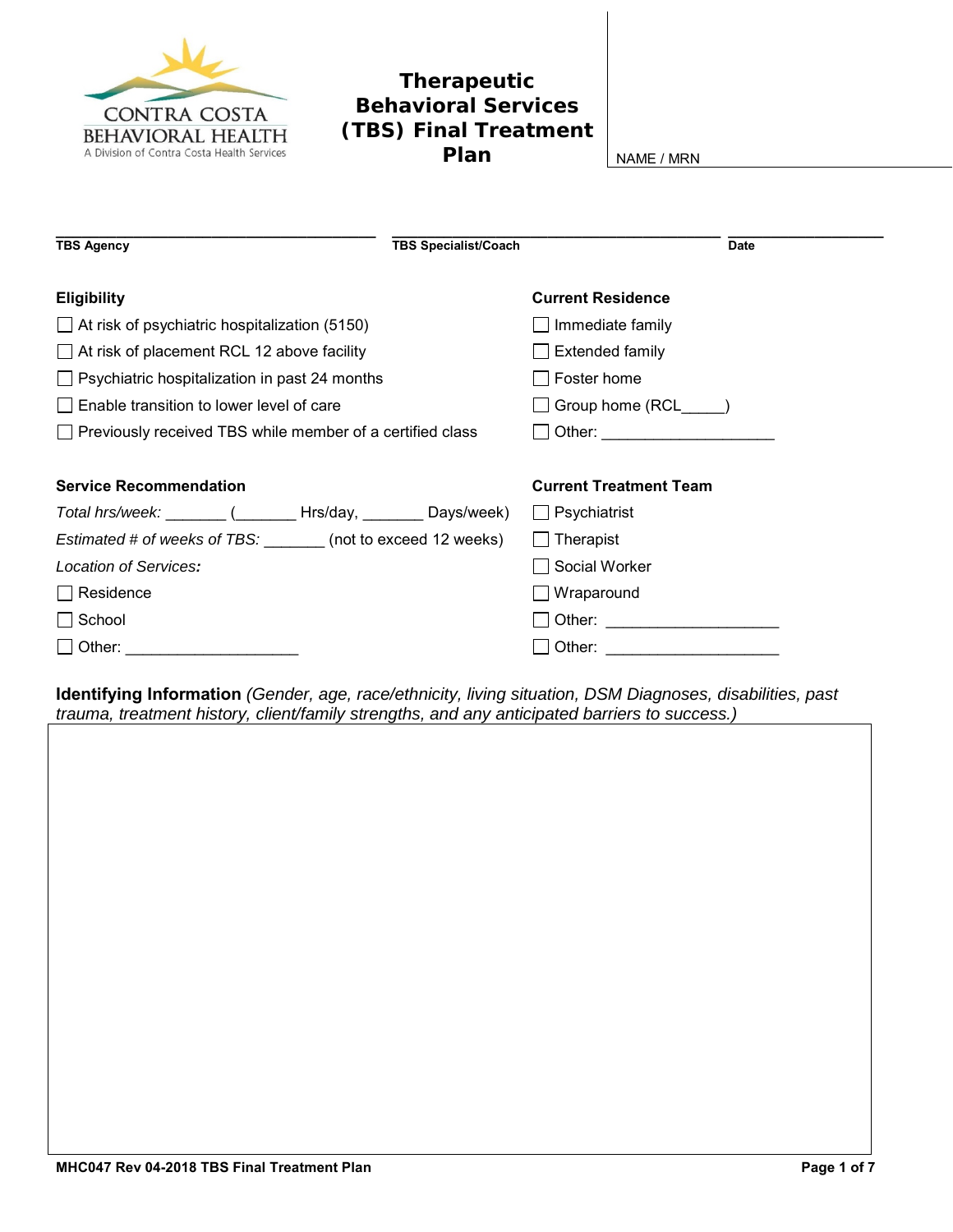| Target Behavior #1<br>Behavior:  |
|----------------------------------|
|                                  |
|                                  |
|                                  |
|                                  |
|                                  |
|                                  |
| Frequency:                       |
|                                  |
|                                  |
|                                  |
|                                  |
|                                  |
| <b>Intensity &amp; Severity:</b> |
|                                  |
|                                  |
|                                  |
|                                  |
| <b>Duration:</b>                 |
|                                  |
|                                  |
|                                  |
|                                  |
|                                  |
| Latency:                         |
|                                  |
|                                  |
|                                  |
|                                  |
|                                  |
| Triggers:                        |
|                                  |
|                                  |
|                                  |
|                                  |
|                                  |
| <b>Function:</b>                 |
|                                  |
|                                  |
|                                  |
|                                  |
|                                  |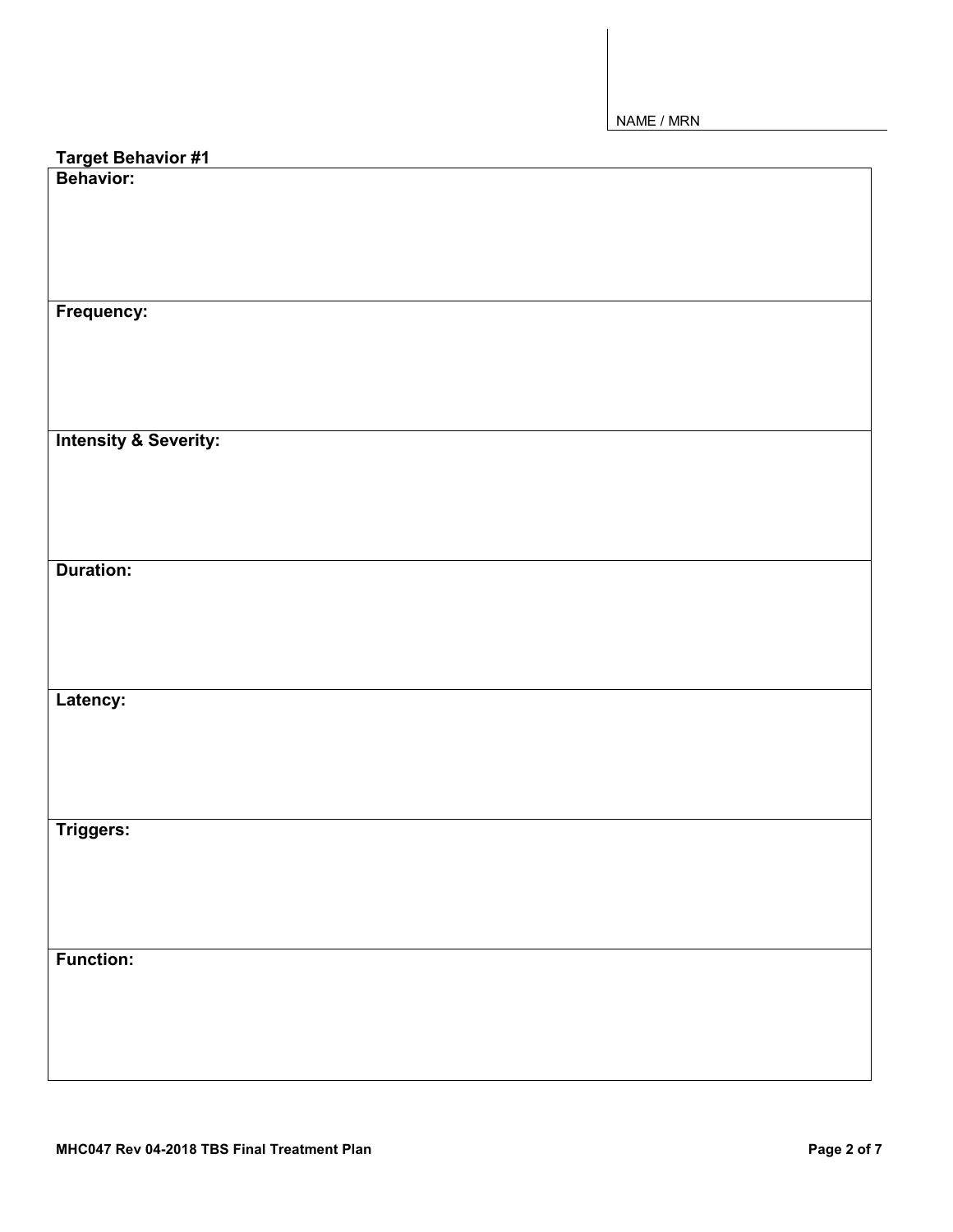| Target Behavior #2 (if applicable, otherwise delete this section)<br>Behavior: |
|--------------------------------------------------------------------------------|
|                                                                                |
|                                                                                |
|                                                                                |
|                                                                                |
|                                                                                |
| Frequency:                                                                     |
|                                                                                |
|                                                                                |
|                                                                                |
| <b>Intensity &amp; Severity:</b>                                               |
|                                                                                |
|                                                                                |
|                                                                                |
|                                                                                |
| <b>Duration:</b>                                                               |
|                                                                                |
|                                                                                |
|                                                                                |
|                                                                                |
| Latency:                                                                       |
|                                                                                |
|                                                                                |
|                                                                                |
|                                                                                |
| Triggers:                                                                      |
|                                                                                |
|                                                                                |
|                                                                                |
| <b>Function:</b>                                                               |
|                                                                                |
|                                                                                |
|                                                                                |
|                                                                                |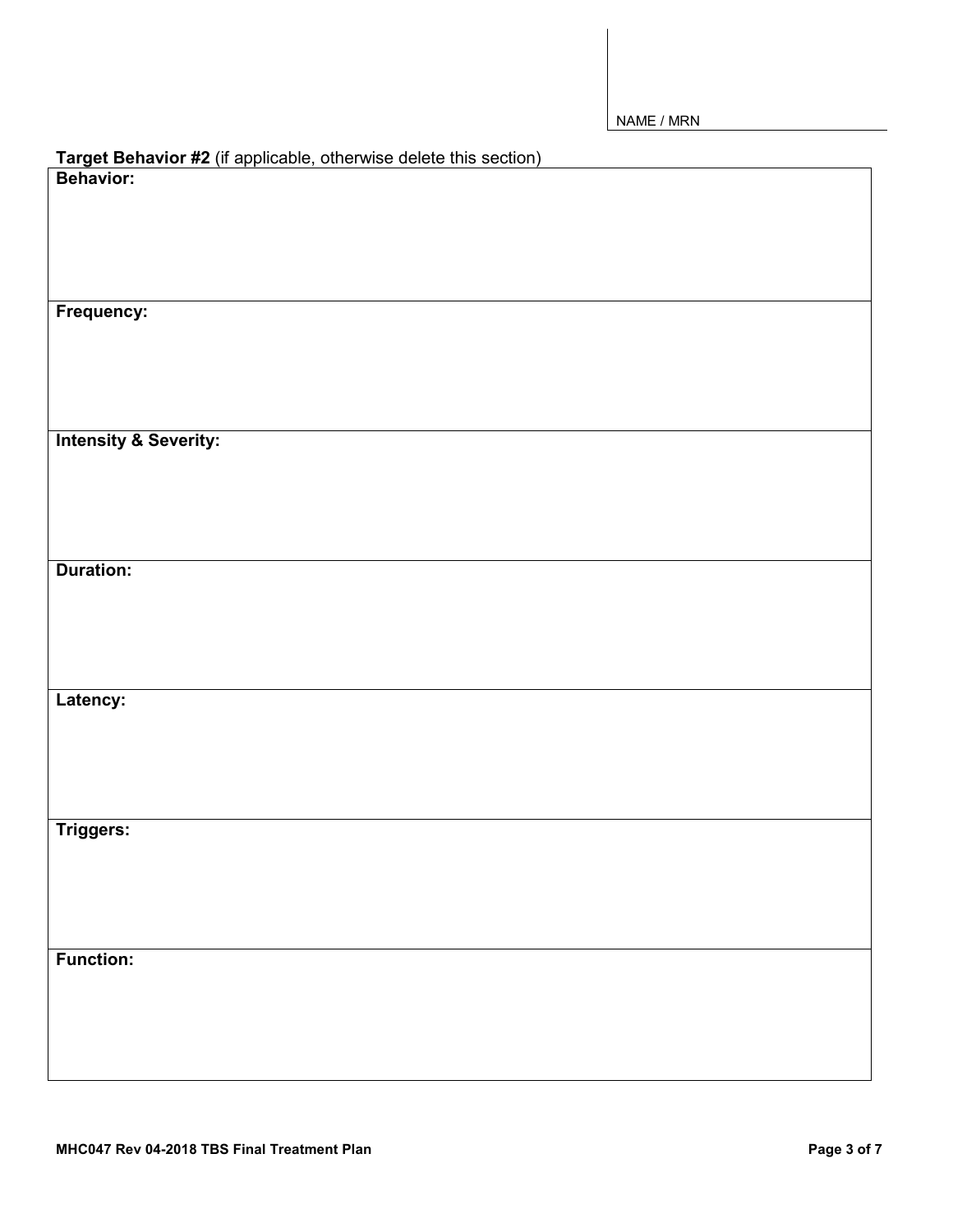**Adaptive Behaviors and Interventions:** *(Describe how adaptive behaviors/replacement behaviors will be taught, rehearsed, cued/prompted, and reinforced. How will triggers be managed? What are the reactive strategies to the target behavior? Describe interventions that will be used with the client, caregivers, and others to meet the treatment goal, and how effectiveness will be evaluated.)*

*Individual:*

*Environmental:*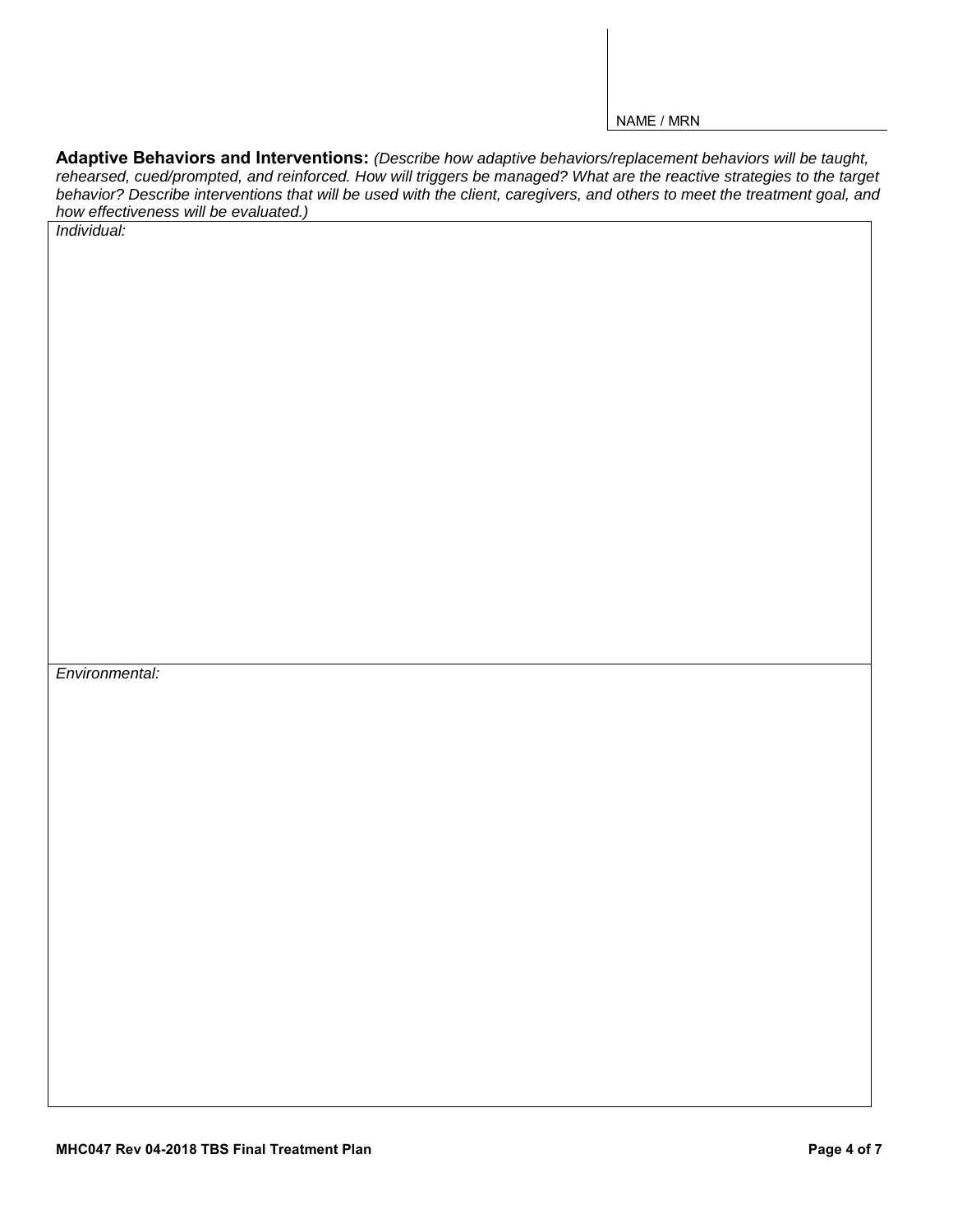**Goal and 30-day Benchmark** *(The Goal is the expected and necessary reduction of the target behavior(s) in terms of frequency, duration, and severity. The Benchmark should describe what activities will take place and what the client/family is expected to accomplish in the first 30 days (after the Plan date) to support achievement of the Goal. Subsequent Monthly Reports should document progress on the benchmark, and if achieved a new 30-day benchmark should be identified.)*

*Initial 30-day Benchmark:*

*Goal:*

**Fade-Out and Transition Plan** *(Describe when TBS interventions and hours will be reduced and terminated, using specific behavioral criteria. Describe how the client/family will be prepared for termination of TBS and ready to maintain the progress achieved.)*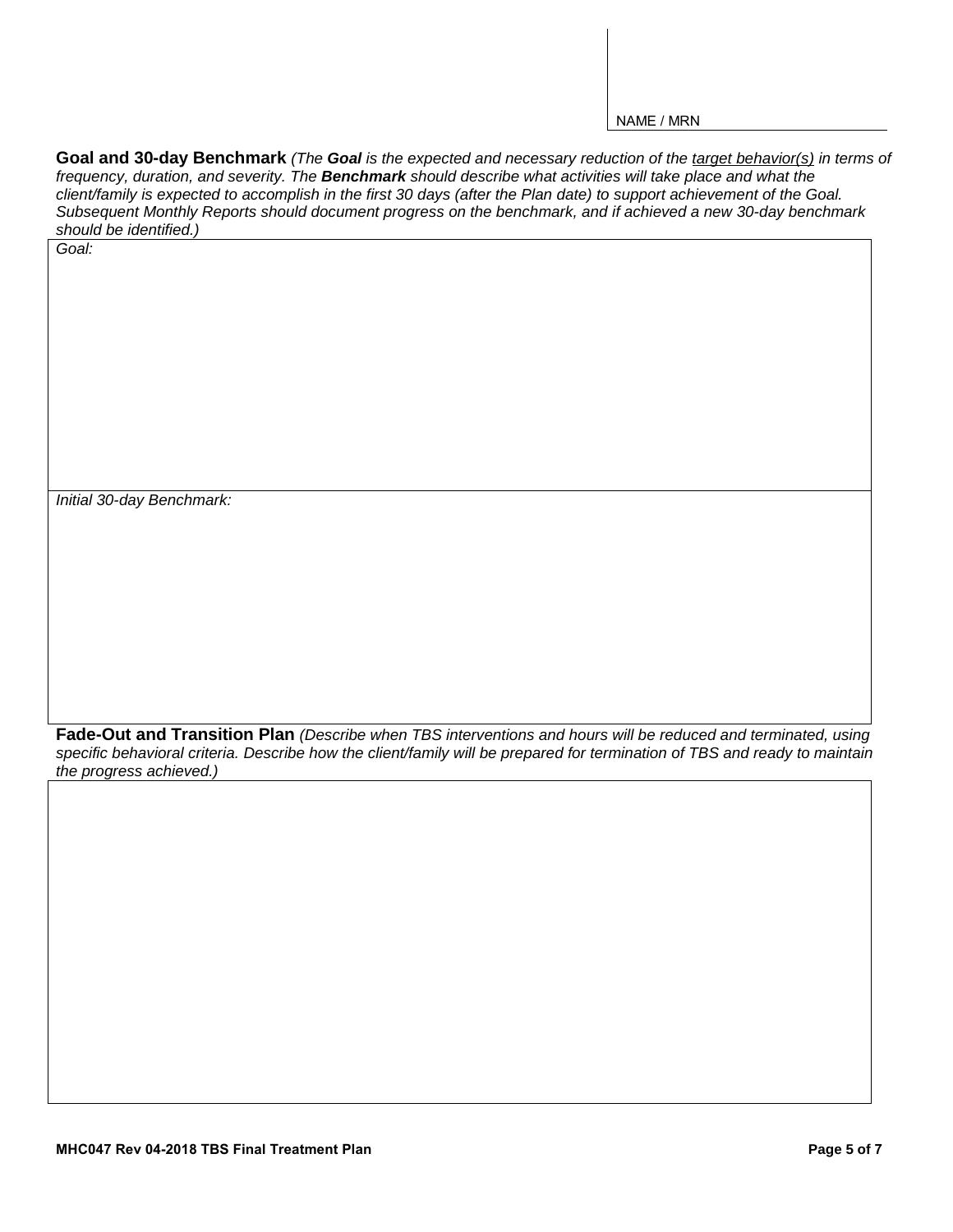**Information Continued from Previous Pages**